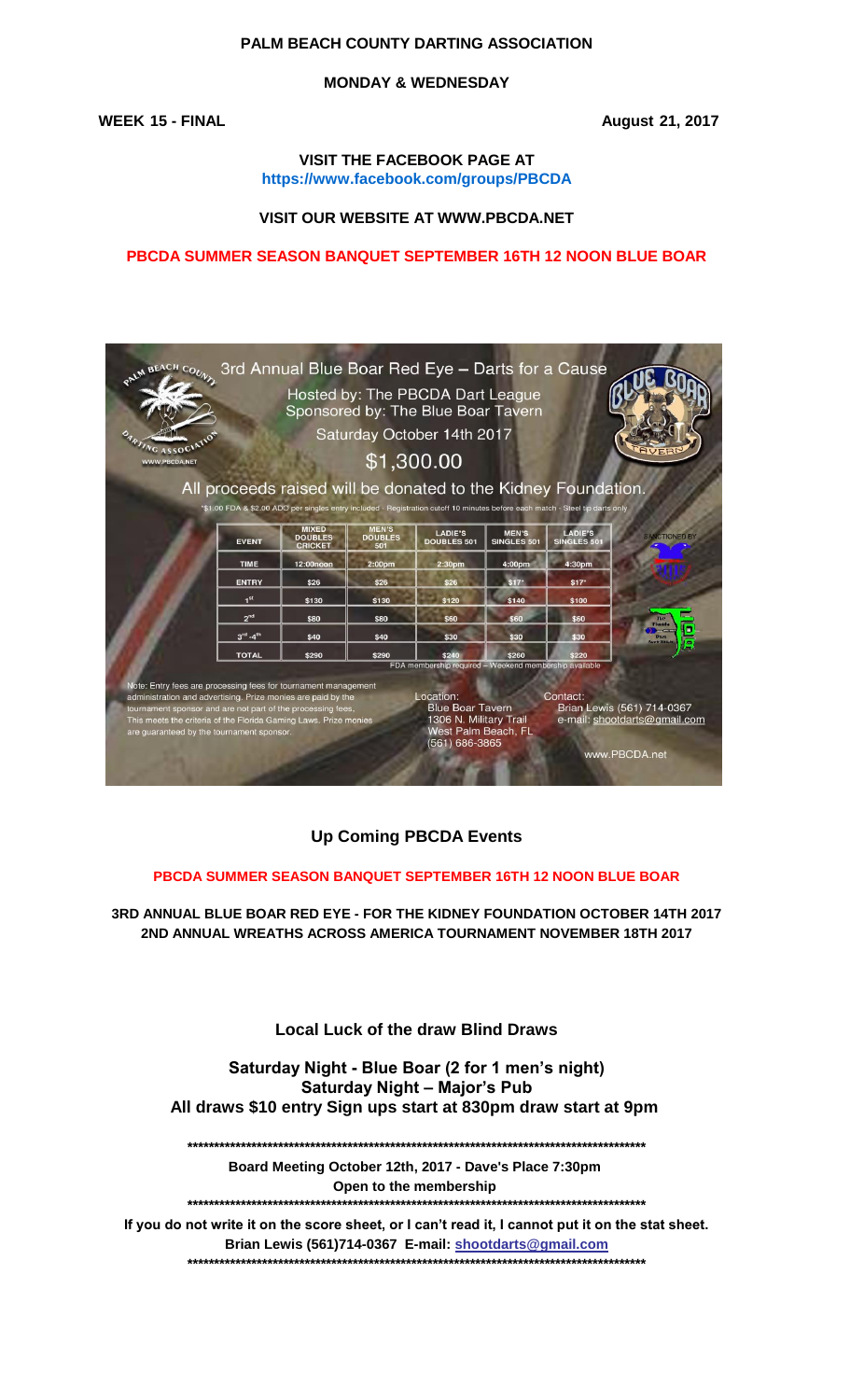## **PALM BEACH COUNTY DARTING ASSOCIATION STAT SHEET MONDAY DIV 1**

| <b>TEAM'S</b>                         | <b>Totals</b> |
|---------------------------------------|---------------|
| <b>RACKS N BALLS – MIKE</b>           | 322           |
| <b>BLUE BOAR - BUTTHEADS</b>          | 283           |
| <b>RACKS N BALLS – LUCKY BASTARDS</b> | 223           |
| <b>SLATE BILLIARDS - ASHLEY</b>       | 153           |
| <b>ELMOS ROCK BAR - CHRIS</b>         | 99            |

## **WEEK 15 - FINAL**

**15 - FINAL 21, 2017**

|                   |                                        |                         |                |                  |                      |       | Individual 401 game stats    |                  |              |
|-------------------|----------------------------------------|-------------------------|----------------|------------------|----------------------|-------|------------------------------|------------------|--------------|
| $\boldsymbol{\$}$ | <b>BLUE BOAR - BUTTHEADS</b>           | <b>All-Stars</b>        | 180            | R <sub>9</sub>   | 6 <sub>B</sub>       | $%-W$ | <b>Wins</b>                  | Loses            | <b>Games</b> |
| \$                | <b>BRUCE SMITH</b>                     | 147                     |                |                  |                      | 67%   | 16                           | 8                | 24           |
| \$                | <b>PATRICK MARTINCAVAGE</b>            | 208                     | 1              |                  |                      | 83%   | 25                           | 5                | 30           |
| \$                | <b>TAZ LILIESTEDT</b>                  | 40                      |                |                  |                      | 53%   | 8                            | $\overline{7}$   | 15           |
| \$                | <b>MARK RYDMAN</b>                     | 67                      |                |                  |                      | 53%   | 8                            | 7                | 15           |
| \$                | <b>PATRICK HICKEY</b>                  | 133                     |                |                  |                      | 60%   | 18                           | 12               | 30           |
| \$                | <b>JAMES DUNNING</b>                   | 124                     | 1              |                  |                      | 50%   | 12                           | 12               | 24           |
|                   | <b>TEAM TOTALS</b>                     | 719                     | $\overline{2}$ | $\bf{0}$         | $\bf{0}$             | 63%   | 87                           | 51               | 138          |
|                   | <b>RACKS N'BALL'S - LUCKY BASTARDS</b> | <b>All-Stars</b>        | 180            | R <sub>9</sub>   | 6 <sub>B</sub>       | $%-W$ | <b>Wins</b>                  | <b>Loses</b>     | <b>Games</b> |
| В                 | <b>STEVEN NARVAEZ</b>                  | 71                      |                |                  |                      | 52%   | 11                           | 10               | 21           |
| B                 | <b>DAVE PHILLIPS</b>                   | 161                     |                |                  |                      | 52%   | 17                           | 16               | 33           |
| B                 | <b>LOU HUNT</b>                        | 98                      |                |                  |                      | 30%   | 9                            | 21               | 30           |
| \$                | <b>BOB BIRCH</b>                       | 111                     |                |                  |                      | 63%   | 15                           | $\boldsymbol{9}$ | 24           |
| \$                | <b>ROBERT KRAFT</b>                    | 67                      |                |                  |                      | 67%   | 18                           | 9                | 27           |
|                   |                                        |                         |                |                  |                      |       |                              |                  |              |
|                   | <b>TEAM TOTALS</b>                     | 508                     | $\bf{0}$       | $\bf{0}$         | $\mathbf{0}$         | 52%   | 70                           | 65               | 135          |
| $\boldsymbol{\$}$ | <b>SLATE BILLIARDS - ASHLEY</b>        | <b>All-Stars</b>        | 180            | R <sub>9</sub>   | 6 <sub>B</sub>       | $%-W$ | <b>Wins</b>                  | <b>Loses</b>     | <b>Games</b> |
| \$                | <b>ASHLEY RICHEY</b>                   | 85                      | 1              | 1                |                      | 48%   | 10                           | 11               | 21           |
| \$                | <b>AARON CAMPBELL</b>                  | 184                     | $\mathbf{1}$   |                  |                      | 39%   | 13                           | 20               | 33           |
| \$                | <b>KEVIN WEST</b>                      | 83                      |                |                  |                      | 33%   | 8                            | 16               | 24           |
| \$                | <b>JOSHUA DAVENPORT</b>                | 32                      |                |                  |                      | 21%   | $\overline{7}$               | 26               | 33           |
| \$                | <b>DAVID GIORDANO</b>                  | 71                      |                |                  |                      | 67%   | 14                           | $\overline{7}$   | 21           |
|                   |                                        |                         |                |                  |                      |       |                              |                  |              |
|                   | <b>TEAM TOTALS</b>                     | 455                     | $\overline{2}$ | $\mathbf 1$      | $\bf{0}$             | 39%   | 52                           | 80               | 132          |
|                   | <b>RACKS N'BALL'S - MIKE</b>           | <b>All-Stars</b>        | 180            | R <sub>9</sub>   | 6 <sub>B</sub>       | $%-W$ | <b>Wins</b>                  | Loses            | <b>Games</b> |
| \$                | <b>MIKE NEUMANN</b>                    | 247                     |                | 1                |                      | 67%   | 24                           | 12               | 36           |
| \$                | <b>KEITH SWITZER</b>                   | 252                     | $\mathbf{2}$   |                  |                      | 73%   | 22                           | 8                | 30           |
| \$                | <b>NICK EFTHYVOULOU</b>                | 17                      |                |                  |                      | 67%   | $\mathbf{2}$                 | 1                | $\mathbf{3}$ |
| \$                | <b>DAVID FORBES</b>                    | 82                      |                |                  |                      | 61%   | 20                           | 13               | 33           |
| \$                | <b>SIMON ANDERSON</b>                  | 47                      |                |                  |                      | 83%   | 5                            | 1                | 6            |
| \$                | <b>PAUL WILLARD</b>                    | 111                     |                |                  |                      | 71%   | 17                           | $\overline{7}$   | 24           |
|                   | <b>TEAM TOTALS</b>                     | 756                     | 2 <sup>7</sup> | $\mathbf{1}$     | $\pmb{0}$            | 68%   | 90                           | 42               | 132          |
| \$                | <b>ELMOS ROCK BAR – CHRIS</b>          | <b>All-Stars</b>        | 180            | R <sub>9</sub>   | 6 <sub>B</sub>       | %W    | <b>Wins</b>                  | <b>Loses</b>     | <b>Games</b> |
| B                 | <b>CHRIS CUMMINS</b>                   | 106                     |                |                  |                      | 33%   | 12                           | 24               | 36           |
| \$                | <b>PAUL DORLING</b>                    | 84                      |                |                  |                      | 20%   | 6                            | 24               | 30           |
| \$                | <b>BRYANT HUMPHREY</b>                 | 68                      |                |                  |                      | 40%   | 12                           | 18               | 30           |
| \$                | <b>JAMES McGUINNESS</b>                | 9                       |                |                  |                      | 17%   | 1                            | 5                | 6            |
| \$                | <b>MIKE DARCY</b>                      | 37                      |                |                  |                      | 44%   | 4                            | 5                | 9            |
| \$                | <b>PAM ROACH</b>                       | $\overline{\mathbf{8}}$ |                |                  |                      | 10%   | $\mathbf{2}$                 | 19               | 21           |
|                   | <b>TEAM TOTALS</b>                     | 312                     | $\mathbf{0}$   | $\bf{0}$         | $\bf{0}$             | 28%   | 37                           | 95               | 132          |
|                   | <b>MEN'S TOP ALL-STARS</b>             |                         |                |                  |                      |       | <b>WOMEN'S TOP ALL-STARS</b> |                  |              |
|                   | <b>KEITH SWITZER</b>                   | 252                     |                |                  | <b>ASHLEY RICHEY</b> |       |                              |                  | 85           |
|                   | <b>MIKE NEUMANN</b>                    | 247                     |                | <b>PAM ROACH</b> |                      |       |                              |                  | 8            |
|                   | <b>PATRICK MARTINCAVAGE</b>            | 208                     |                |                  |                      |       |                              |                  |              |
|                   | <b>MEN'S HIGH IN</b>                   |                         |                |                  |                      |       | <b>WOMEN'S HIGH IN</b>       |                  |              |
|                   | <b>BOB BIRCH</b>                       | 142                     |                |                  | <b>ASHLEY RICHEY</b> |       |                              |                  | 120          |
|                   | <b>MEN'S HIGH OUT</b>                  |                         |                |                  |                      |       | <b>WOMEN'S HIGH OUT</b>      |                  |              |
|                   | <b>KEITH SWITZER / AARON CAMPBELL</b>  | 115                     |                |                  | <b>ASHLEY RICHEY</b> |       |                              |                  | 73           |
|                   | <b>HONORABLE MENTION</b>               |                         |                |                  |                      |       | <b>401 BEST OUT'S</b>        |                  |              |
|                   | KEITH SWITZER 130 IN / NICK E 125 IN   |                         |                |                  |                      |       |                              |                  |              |
|                   | <b>DAVID GIORDANO 120 IN</b>           |                         |                |                  |                      |       |                              |                  |              |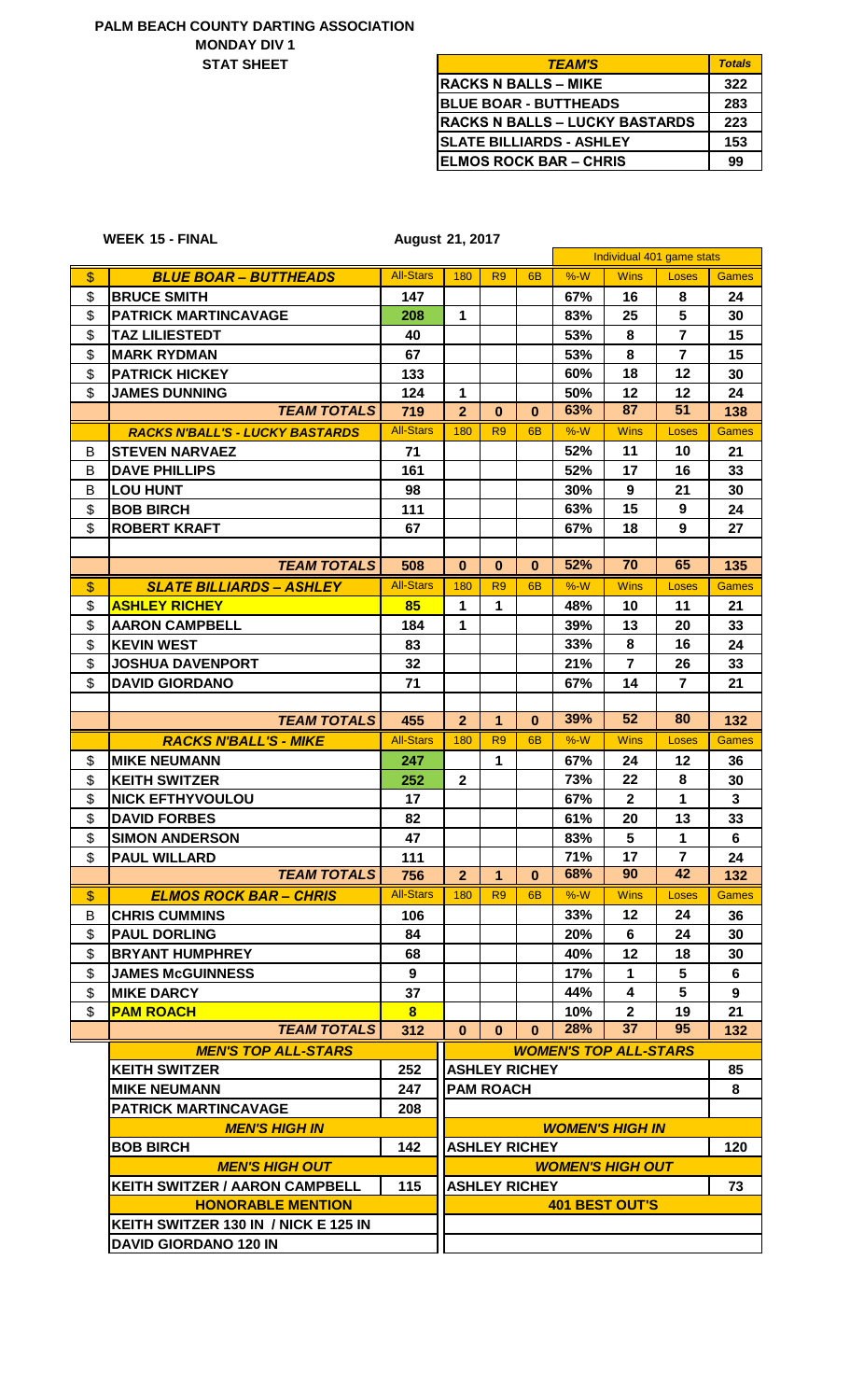### **STAT SHEET MONDAY DIV 2 PALM BEACH COUNTY DARTING ASSOCIATION**

**15 - FINAL WEEK**

| <b>TEAM'S</b>                 | <b>Totals</b> |
|-------------------------------|---------------|
| <b>BLUE BOAR - DAVE</b>       | 180           |
| <b>IBLUE BOAR - JOHN</b>      | 154           |
| <b>BLUE BOAR - BULL HAWKS</b> | 133           |
| <b>ELK'S - JOHN</b>           | 133           |
| <b>RED PARROT- RON</b>        | 117           |

| <b>August 21, 2017</b> |  |
|------------------------|--|
|                        |  |

|               |                                     |                          |                        |                        |                |       | Individual 401 game stats      |                 |                |  |
|---------------|-------------------------------------|--------------------------|------------------------|------------------------|----------------|-------|--------------------------------|-----------------|----------------|--|
| \$            | <b>BLUE BOAR - DAVE</b>             | <b>All-Stars</b>         | 180                    | R <sub>9</sub>         | 6 <sub>B</sub> | $%-W$ | <b>Wins</b>                    | Loses           | <b>Games</b>   |  |
| \$            | <b>DAVE PAUGH</b>                   | 36                       |                        |                        |                | 61%   | 20                             | 13              | 33             |  |
| \$            | <b>TONY VALENTI</b>                 | 29                       |                        |                        |                | 81%   | 29                             | $\overline{7}$  | 36             |  |
| \$            | <b>VINCENT ARMAS</b>                | 9                        |                        |                        |                | 33%   | $\mathbf{3}$                   | 6               | 9              |  |
| \$            | <b>DAVE DIEDRICH</b>                | 43                       |                        |                        |                | 76%   | 25                             | 8               | 33             |  |
| \$            | <b>JUSTIN SHEEHAN</b>               | 31                       | 1                      |                        |                | 63%   | 19                             | 11              | 30             |  |
|               |                                     |                          |                        |                        |                |       |                                |                 |                |  |
|               | <b>TEAM TOTALS</b>                  | 148                      | $\overline{1}$         | $\bf{0}$               | $\mathbf{0}$   | 68%   | 96                             | 45              | 141            |  |
| $\mathbf{\$}$ | <b>RED PARROT - RON</b>             | <b>All-Stars</b>         | 180                    | R <sub>9</sub>         | 6 <sub>B</sub> | $%-W$ | <b>Wins</b>                    | Loses           | <b>Games</b>   |  |
|               | <b>RON HILL</b>                     | 38                       |                        |                        |                | 56%   | 20                             | 16              | 36             |  |
| \$            | <b>JOE RECKERS</b>                  | 30                       |                        |                        |                | 36%   | 12                             | 21              | 33             |  |
| \$            | <b>RAY ALHO</b>                     | 23                       |                        |                        |                | 64%   | 23                             | 13              | 36             |  |
|               | <b>ELISHA GUFFY</b>                 | $\overline{4}$           |                        |                        |                | 18%   | 6                              | 27              | 33             |  |
|               |                                     |                          |                        |                        |                |       |                                |                 |                |  |
|               |                                     |                          |                        |                        |                |       |                                |                 |                |  |
|               | <b>TEAM TOTALS</b>                  | 95                       | $\bf{0}$               | $\mathbf 0$            | $\mathbf 0$    | 44%   | 61                             | $\overline{77}$ | 138            |  |
| $\frac{1}{2}$ | <b>BLUE BOAR - TRACY</b>            | <b>All-Stars</b>         | 180                    | R <sub>9</sub>         | 6B             | $%-W$ | <b>Wins</b>                    | Loses           | <b>Games</b>   |  |
| В             | <b>JOHN LAFRENIERE</b>              | 41                       |                        |                        |                | 64%   | 21                             | 12              | 33             |  |
| \$            | <b>BRANDON PARKER</b>               | 35                       | 1                      |                        |                | 53%   | 16                             | 14              | 30             |  |
| \$            | <b>MIKE POLITIS</b>                 | 12                       |                        |                        |                | 29%   | $\overline{7}$                 | 17              | 24             |  |
| \$            | <b>DANNY GIBSON</b>                 | 29                       |                        |                        |                | 36%   | 12                             | 21              | 33             |  |
| \$            | <b>JOSHUA FABER</b>                 | 14                       |                        |                        |                | 83%   | 5                              | 1               | 6              |  |
|               |                                     |                          |                        |                        |                |       |                                |                 |                |  |
|               | <b>TEAM TOTALS</b>                  | 131                      | $\mathbf{1}$           | $\bf{0}$               | $\bf{0}$       | 48%   | 61                             | 65              | 126            |  |
| $\frac{1}{2}$ | <b>BLUE BOAR - BULL HAWKS</b>       | <b>All-Stars</b>         | 180                    | R <sub>9</sub>         | 6 <sub>B</sub> | $%-W$ | <b>Wins</b>                    | Loses           | <b>Games</b>   |  |
| В             | <b>BRIAN LEWIS</b>                  | 33                       |                        |                        |                | 29%   | $\overline{7}$                 | 17              | 24             |  |
| \$            | <b>JOHN MISKURA</b>                 | $\overline{\mathbf{4}}$  |                        |                        |                | 8%    | 1                              | 11              | 12             |  |
| \$            | <b>KEVIN COPPE</b>                  | 10                       |                        |                        |                | 33%   | $6\phantom{1}$                 | 12              | 18             |  |
| \$            | <b>JAKE PERRY</b>                   | 29                       |                        |                        |                | 39%   | 13                             | 20              | 33             |  |
| \$            | <b>MARISA ZAHAROFF</b>              | 36                       |                        |                        |                | 73%   | 22                             | 8               | 30             |  |
|               |                                     |                          |                        |                        |                |       |                                |                 |                |  |
|               | <b>TEAM TOTALS</b>                  | 112                      | $\bf{0}$               | $\bf{0}$               | $\bf{0}$       | 42%   | 49                             | 68              | 117            |  |
|               | <b>ELK'S - JOHN</b>                 | <b>All-Stars</b>         | 180                    | R <sub>9</sub>         | 6B             | %W    | <b>Wins</b>                    | Loses           | <b>Games</b>   |  |
| \$            | <b>JOHN LIGUORI</b>                 | 50                       |                        |                        |                | 69%   | 25                             | 11              | 36             |  |
| \$            | <b>MARCIA BURGAN</b>                | $\overline{7}$           |                        |                        |                | 37%   | 11                             | 19              | 30             |  |
| \$            | <b>CAROL NILSEN</b>                 | 6                        |                        |                        |                | 22%   | 4                              | 14              | 18             |  |
| \$            | <b>GEORGE ZOCCHI</b>                | 14                       |                        |                        |                | 39%   | $\overline{7}$                 | 11              | 18             |  |
| \$            | <b>MICHELLE KIRLIN</b>              | 10                       |                        |                        |                | $0\%$ | $\bf{0}$                       | $\mathbf{3}$    | 3              |  |
| \$            | <b>CRAIG SARGENT</b>                | 33                       |                        |                        |                | 42%   | 15                             | 21              | 36             |  |
|               | <b>TEAM TOTALS</b>                  | 120                      | $\mathbf{0}$           | $\bf{0}$               | $\bf{0}$       | 44%   | 62                             | 79              | 141            |  |
|               | <b>MEN'S TOP ALL-STARS</b>          |                          |                        |                        |                |       | <b>WOMEN'S TOP ALL-STARS</b>   |                 |                |  |
|               | <b>JOHN LIGUORI</b>                 | 50                       | <b>MARISA ZAHAROFF</b> |                        |                |       |                                |                 |                |  |
|               | <b>DAVE DIEDRICH</b>                | 43                       |                        | <b>MICHELLE KIRLIN</b> |                |       |                                |                 | 36<br>10       |  |
|               | <b>JOHN LAFRENIERE</b>              | 41                       |                        | <b>MARCIA BURGAN</b>   |                |       |                                |                 | $\overline{7}$ |  |
|               | <b>MEN'S HIGH IN</b>                |                          |                        |                        |                |       | <b>WOMEN'S HIGH IN</b>         |                 |                |  |
|               | <b>JOHN LAFRENIERE/JOSHUA FABER</b> | 120                      |                        | <b>MARCIA BURGAN</b>   |                |       |                                |                 | 102            |  |
|               | <b>MEN'S HIGH OUT</b>               |                          |                        |                        |                |       | <i><b>WOMEN'S HIGH OUT</b></i> |                 |                |  |
|               | <b>BRIAN LEWIS</b>                  | 102                      |                        | <b>MARISA ZAHAROFF</b> |                |       |                                |                 | 126            |  |
|               |                                     | <b>HONORABLE MENTION</b> |                        |                        |                |       |                                |                 |                |  |
|               |                                     |                          |                        |                        |                |       |                                |                 |                |  |
|               |                                     |                          |                        |                        |                |       |                                |                 |                |  |
|               |                                     |                          |                        |                        |                |       |                                |                 |                |  |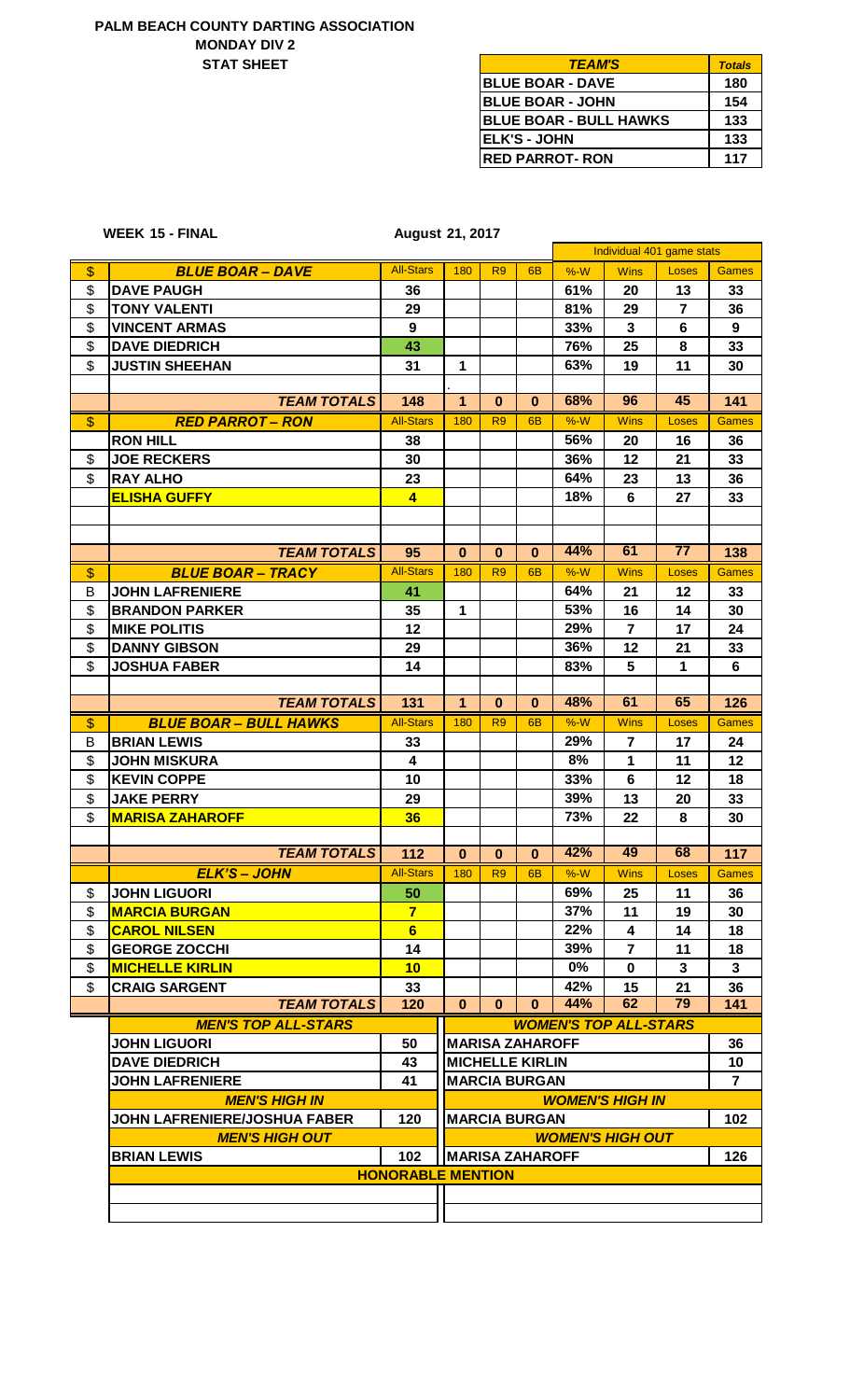| $\overline{\mathcal{S}}$<br>\$<br>\$<br>\$<br>\$<br>\$<br>\$<br>$\overline{\mathcal{S}}$<br>$\boldsymbol{\mathsf{S}}$<br>\$<br>\$<br>\$<br>$\overline{\mathcal{S}}$<br>\$<br>\$<br>\$<br>$\overline{\mathcal{E}}$<br>\$<br>\$<br>\$<br>\$<br>\$<br>\$<br>\$<br>\$ | <b>WEDNESDAY</b><br><b>WEEK 15 - FINAL</b><br><b>August 23, 2017</b><br><b>BLUE BOAR - WILD BOAR</b><br><b>LENORIS WHITFIELD</b><br><b>DAVID PHILLIPS</b><br><b>TIM LONG</b><br><b>ANDREA EFTHYVOULOU</b><br><b>MICHAEL EFTHYVOULOU</b><br><b>RICK CONRAD</b><br><b>JAKE PERRY</b><br><b>TEAM TOTALS</b><br><b>BLUE BOAR - ZEUSTERS</b><br><b>BRUCE SMITH</b><br><b>BILL GREEN</b><br><b>TOM WESTHOUSE</b><br><b>AIMEE COOK</b><br><b>BOBBY BLACKSTOCK</b><br><b>JAMES DUNNING</b><br><b>NICK GOLD</b><br><b>TEAM TOTALS</b><br><b>BLUE BOAR - KEVIN</b><br><b>KEVIN FEARON</b><br><b>BRUCE FERNANDEZ</b><br><b>BRIAN FEARON</b><br><b>EVAN RELICH</b><br><b>PENNY DUNNING</b><br><b>MARCIA BURGAN</b><br><b>MICHAEL NEUMANN</b> | <b>All-Stars</b><br>6<br>66<br>63<br>12<br>5<br>$\overline{\mathbf{7}}$<br>14<br>$\overline{173}$<br><b>All-Stars</b><br>78<br>23<br>27<br>33<br>$\bf{0}$<br>96<br>$\overline{7}$<br>264<br><b>All-Stars</b><br>14<br>3<br>$\overline{\mathbf{5}}$<br>12<br>$\mathbf 1$<br>20 | 180<br>1<br>1<br>$\overline{2}$<br>180<br>$\bf{0}$<br>180 | R <sub>9</sub><br>$\mathbf{0}$<br>R <sub>9</sub><br>$\bf{0}$<br>R <sub>9</sub> | 6 <sub>B</sub><br>$\mathbf{0}$<br>6 <sub>B</sub><br>$\bf{0}$<br>6 <sub>B</sub> | <b>MAJOR'S - JACKIE</b><br><b>BLUE BOAR - KEVIN</b><br><b>BLUE BOAR - TRACY</b><br>%W<br>58%<br>85%<br>63%<br>46%<br>21%<br>33%<br>33%<br>51%<br>$%-W$<br>74%<br>63%<br>42%<br>72%<br>62%<br>63%<br>$%-W$<br>42%<br>0% | <b>BLUE BOAR - ZEUSTER'S</b><br><b>FOSTERS TOO - MICHELLE</b><br><b>BLUE BOAR - WILD BOAR</b><br><b>Wins</b><br>$\overline{7}$<br>23<br>15<br>18<br>5<br>1<br>5<br>74<br><b>Wins</b><br>20<br>15<br>10<br>26<br>$\bf{0}$<br>24<br>95<br><b>Wins</b><br>10<br>0 | Individual 401 game stats<br>Loses<br>5<br>4<br>9<br>21<br>19<br>$\mathbf{2}$<br>10<br>70<br>Loses<br>$\overline{7}$<br>9<br>14<br>10<br>$\bf{0}$<br>15<br>55<br>Loses<br>14<br>9 | 190<br>180<br>154<br>152<br>113<br>66<br><b>Games</b><br>12<br>27<br>24<br>39<br>24<br>$\mathbf{3}$<br>15<br>144<br><b>Games</b><br>27<br>24<br>24<br>36<br>$\bf{0}$<br>39<br>150<br><b>Games</b><br>24<br>9 |
|-------------------------------------------------------------------------------------------------------------------------------------------------------------------------------------------------------------------------------------------------------------------|----------------------------------------------------------------------------------------------------------------------------------------------------------------------------------------------------------------------------------------------------------------------------------------------------------------------------------------------------------------------------------------------------------------------------------------------------------------------------------------------------------------------------------------------------------------------------------------------------------------------------------------------------------------------------------------------------------------------------------|-------------------------------------------------------------------------------------------------------------------------------------------------------------------------------------------------------------------------------------------------------------------------------|-----------------------------------------------------------|--------------------------------------------------------------------------------|--------------------------------------------------------------------------------|------------------------------------------------------------------------------------------------------------------------------------------------------------------------------------------------------------------------|----------------------------------------------------------------------------------------------------------------------------------------------------------------------------------------------------------------------------------------------------------------|-----------------------------------------------------------------------------------------------------------------------------------------------------------------------------------|--------------------------------------------------------------------------------------------------------------------------------------------------------------------------------------------------------------|
|                                                                                                                                                                                                                                                                   |                                                                                                                                                                                                                                                                                                                                                                                                                                                                                                                                                                                                                                                                                                                                  |                                                                                                                                                                                                                                                                               |                                                           |                                                                                |                                                                                |                                                                                                                                                                                                                        |                                                                                                                                                                                                                                                                |                                                                                                                                                                                   |                                                                                                                                                                                                              |
|                                                                                                                                                                                                                                                                   |                                                                                                                                                                                                                                                                                                                                                                                                                                                                                                                                                                                                                                                                                                                                  |                                                                                                                                                                                                                                                                               |                                                           |                                                                                |                                                                                |                                                                                                                                                                                                                        |                                                                                                                                                                                                                                                                |                                                                                                                                                                                   |                                                                                                                                                                                                              |
|                                                                                                                                                                                                                                                                   |                                                                                                                                                                                                                                                                                                                                                                                                                                                                                                                                                                                                                                                                                                                                  |                                                                                                                                                                                                                                                                               |                                                           |                                                                                |                                                                                |                                                                                                                                                                                                                        |                                                                                                                                                                                                                                                                |                                                                                                                                                                                   |                                                                                                                                                                                                              |
|                                                                                                                                                                                                                                                                   |                                                                                                                                                                                                                                                                                                                                                                                                                                                                                                                                                                                                                                                                                                                                  |                                                                                                                                                                                                                                                                               |                                                           |                                                                                |                                                                                |                                                                                                                                                                                                                        |                                                                                                                                                                                                                                                                |                                                                                                                                                                                   |                                                                                                                                                                                                              |
|                                                                                                                                                                                                                                                                   |                                                                                                                                                                                                                                                                                                                                                                                                                                                                                                                                                                                                                                                                                                                                  |                                                                                                                                                                                                                                                                               |                                                           |                                                                                |                                                                                |                                                                                                                                                                                                                        |                                                                                                                                                                                                                                                                |                                                                                                                                                                                   |                                                                                                                                                                                                              |
|                                                                                                                                                                                                                                                                   |                                                                                                                                                                                                                                                                                                                                                                                                                                                                                                                                                                                                                                                                                                                                  |                                                                                                                                                                                                                                                                               |                                                           |                                                                                |                                                                                |                                                                                                                                                                                                                        |                                                                                                                                                                                                                                                                |                                                                                                                                                                                   |                                                                                                                                                                                                              |
|                                                                                                                                                                                                                                                                   |                                                                                                                                                                                                                                                                                                                                                                                                                                                                                                                                                                                                                                                                                                                                  |                                                                                                                                                                                                                                                                               |                                                           |                                                                                |                                                                                |                                                                                                                                                                                                                        |                                                                                                                                                                                                                                                                |                                                                                                                                                                                   |                                                                                                                                                                                                              |
|                                                                                                                                                                                                                                                                   |                                                                                                                                                                                                                                                                                                                                                                                                                                                                                                                                                                                                                                                                                                                                  |                                                                                                                                                                                                                                                                               |                                                           |                                                                                |                                                                                |                                                                                                                                                                                                                        |                                                                                                                                                                                                                                                                |                                                                                                                                                                                   |                                                                                                                                                                                                              |
|                                                                                                                                                                                                                                                                   |                                                                                                                                                                                                                                                                                                                                                                                                                                                                                                                                                                                                                                                                                                                                  |                                                                                                                                                                                                                                                                               |                                                           |                                                                                |                                                                                |                                                                                                                                                                                                                        |                                                                                                                                                                                                                                                                |                                                                                                                                                                                   |                                                                                                                                                                                                              |
|                                                                                                                                                                                                                                                                   |                                                                                                                                                                                                                                                                                                                                                                                                                                                                                                                                                                                                                                                                                                                                  |                                                                                                                                                                                                                                                                               |                                                           |                                                                                |                                                                                |                                                                                                                                                                                                                        |                                                                                                                                                                                                                                                                |                                                                                                                                                                                   |                                                                                                                                                                                                              |
|                                                                                                                                                                                                                                                                   |                                                                                                                                                                                                                                                                                                                                                                                                                                                                                                                                                                                                                                                                                                                                  |                                                                                                                                                                                                                                                                               |                                                           |                                                                                |                                                                                |                                                                                                                                                                                                                        |                                                                                                                                                                                                                                                                |                                                                                                                                                                                   |                                                                                                                                                                                                              |
|                                                                                                                                                                                                                                                                   |                                                                                                                                                                                                                                                                                                                                                                                                                                                                                                                                                                                                                                                                                                                                  |                                                                                                                                                                                                                                                                               |                                                           |                                                                                |                                                                                |                                                                                                                                                                                                                        |                                                                                                                                                                                                                                                                |                                                                                                                                                                                   |                                                                                                                                                                                                              |
|                                                                                                                                                                                                                                                                   |                                                                                                                                                                                                                                                                                                                                                                                                                                                                                                                                                                                                                                                                                                                                  |                                                                                                                                                                                                                                                                               |                                                           |                                                                                |                                                                                |                                                                                                                                                                                                                        |                                                                                                                                                                                                                                                                |                                                                                                                                                                                   |                                                                                                                                                                                                              |
|                                                                                                                                                                                                                                                                   |                                                                                                                                                                                                                                                                                                                                                                                                                                                                                                                                                                                                                                                                                                                                  |                                                                                                                                                                                                                                                                               |                                                           |                                                                                |                                                                                |                                                                                                                                                                                                                        |                                                                                                                                                                                                                                                                |                                                                                                                                                                                   |                                                                                                                                                                                                              |
|                                                                                                                                                                                                                                                                   |                                                                                                                                                                                                                                                                                                                                                                                                                                                                                                                                                                                                                                                                                                                                  |                                                                                                                                                                                                                                                                               |                                                           |                                                                                |                                                                                |                                                                                                                                                                                                                        |                                                                                                                                                                                                                                                                |                                                                                                                                                                                   |                                                                                                                                                                                                              |
|                                                                                                                                                                                                                                                                   |                                                                                                                                                                                                                                                                                                                                                                                                                                                                                                                                                                                                                                                                                                                                  |                                                                                                                                                                                                                                                                               |                                                           |                                                                                |                                                                                |                                                                                                                                                                                                                        |                                                                                                                                                                                                                                                                |                                                                                                                                                                                   |                                                                                                                                                                                                              |
|                                                                                                                                                                                                                                                                   |                                                                                                                                                                                                                                                                                                                                                                                                                                                                                                                                                                                                                                                                                                                                  |                                                                                                                                                                                                                                                                               |                                                           |                                                                                |                                                                                |                                                                                                                                                                                                                        |                                                                                                                                                                                                                                                                |                                                                                                                                                                                   |                                                                                                                                                                                                              |
|                                                                                                                                                                                                                                                                   |                                                                                                                                                                                                                                                                                                                                                                                                                                                                                                                                                                                                                                                                                                                                  |                                                                                                                                                                                                                                                                               |                                                           |                                                                                |                                                                                |                                                                                                                                                                                                                        |                                                                                                                                                                                                                                                                |                                                                                                                                                                                   |                                                                                                                                                                                                              |
|                                                                                                                                                                                                                                                                   |                                                                                                                                                                                                                                                                                                                                                                                                                                                                                                                                                                                                                                                                                                                                  |                                                                                                                                                                                                                                                                               |                                                           |                                                                                |                                                                                |                                                                                                                                                                                                                        |                                                                                                                                                                                                                                                                |                                                                                                                                                                                   |                                                                                                                                                                                                              |
|                                                                                                                                                                                                                                                                   |                                                                                                                                                                                                                                                                                                                                                                                                                                                                                                                                                                                                                                                                                                                                  |                                                                                                                                                                                                                                                                               |                                                           |                                                                                |                                                                                |                                                                                                                                                                                                                        |                                                                                                                                                                                                                                                                |                                                                                                                                                                                   |                                                                                                                                                                                                              |
|                                                                                                                                                                                                                                                                   |                                                                                                                                                                                                                                                                                                                                                                                                                                                                                                                                                                                                                                                                                                                                  |                                                                                                                                                                                                                                                                               |                                                           |                                                                                |                                                                                |                                                                                                                                                                                                                        |                                                                                                                                                                                                                                                                |                                                                                                                                                                                   |                                                                                                                                                                                                              |
|                                                                                                                                                                                                                                                                   |                                                                                                                                                                                                                                                                                                                                                                                                                                                                                                                                                                                                                                                                                                                                  |                                                                                                                                                                                                                                                                               |                                                           |                                                                                |                                                                                |                                                                                                                                                                                                                        |                                                                                                                                                                                                                                                                |                                                                                                                                                                                   |                                                                                                                                                                                                              |
|                                                                                                                                                                                                                                                                   |                                                                                                                                                                                                                                                                                                                                                                                                                                                                                                                                                                                                                                                                                                                                  |                                                                                                                                                                                                                                                                               |                                                           |                                                                                |                                                                                |                                                                                                                                                                                                                        |                                                                                                                                                                                                                                                                |                                                                                                                                                                                   |                                                                                                                                                                                                              |
|                                                                                                                                                                                                                                                                   |                                                                                                                                                                                                                                                                                                                                                                                                                                                                                                                                                                                                                                                                                                                                  |                                                                                                                                                                                                                                                                               |                                                           |                                                                                |                                                                                |                                                                                                                                                                                                                        |                                                                                                                                                                                                                                                                |                                                                                                                                                                                   |                                                                                                                                                                                                              |
|                                                                                                                                                                                                                                                                   |                                                                                                                                                                                                                                                                                                                                                                                                                                                                                                                                                                                                                                                                                                                                  |                                                                                                                                                                                                                                                                               |                                                           |                                                                                |                                                                                |                                                                                                                                                                                                                        |                                                                                                                                                                                                                                                                |                                                                                                                                                                                   |                                                                                                                                                                                                              |
|                                                                                                                                                                                                                                                                   |                                                                                                                                                                                                                                                                                                                                                                                                                                                                                                                                                                                                                                                                                                                                  |                                                                                                                                                                                                                                                                               |                                                           |                                                                                |                                                                                | 11%                                                                                                                                                                                                                    | $\overline{2}$                                                                                                                                                                                                                                                 | 16                                                                                                                                                                                | 18                                                                                                                                                                                                           |
|                                                                                                                                                                                                                                                                   |                                                                                                                                                                                                                                                                                                                                                                                                                                                                                                                                                                                                                                                                                                                                  |                                                                                                                                                                                                                                                                               |                                                           |                                                                                |                                                                                | 22%                                                                                                                                                                                                                    | 6                                                                                                                                                                                                                                                              | 21                                                                                                                                                                                | 27                                                                                                                                                                                                           |
|                                                                                                                                                                                                                                                                   |                                                                                                                                                                                                                                                                                                                                                                                                                                                                                                                                                                                                                                                                                                                                  |                                                                                                                                                                                                                                                                               |                                                           |                                                                                |                                                                                | 17%                                                                                                                                                                                                                    | 1                                                                                                                                                                                                                                                              | 5                                                                                                                                                                                 | 6                                                                                                                                                                                                            |
|                                                                                                                                                                                                                                                                   |                                                                                                                                                                                                                                                                                                                                                                                                                                                                                                                                                                                                                                                                                                                                  |                                                                                                                                                                                                                                                                               |                                                           |                                                                                |                                                                                | 67%                                                                                                                                                                                                                    | 22                                                                                                                                                                                                                                                             | 11                                                                                                                                                                                | 33                                                                                                                                                                                                           |
|                                                                                                                                                                                                                                                                   | <b>TEAM TOTALS</b>                                                                                                                                                                                                                                                                                                                                                                                                                                                                                                                                                                                                                                                                                                               | 134<br>189                                                                                                                                                                                                                                                                    | $\bf{0}$                                                  | $\bf{0}$                                                                       | $\mathbf{0}$                                                                   | 69%                                                                                                                                                                                                                    | 25                                                                                                                                                                                                                                                             | 11                                                                                                                                                                                | 36                                                                                                                                                                                                           |
|                                                                                                                                                                                                                                                                   | <b>BLUE BOAR - TRACY</b>                                                                                                                                                                                                                                                                                                                                                                                                                                                                                                                                                                                                                                                                                                         | <b>All-Stars</b>                                                                                                                                                                                                                                                              | 180                                                       | R <sub>9</sub>                                                                 | 6 <sub>B</sub>                                                                 | 43%<br>$%-W$                                                                                                                                                                                                           | 66<br><b>Wins</b>                                                                                                                                                                                                                                              | 87<br>Loses                                                                                                                                                                       | 153<br><b>Games</b>                                                                                                                                                                                          |
| \$                                                                                                                                                                                                                                                                | <b>TRACY MOSER</b>                                                                                                                                                                                                                                                                                                                                                                                                                                                                                                                                                                                                                                                                                                               | 15                                                                                                                                                                                                                                                                            |                                                           |                                                                                |                                                                                | 33%                                                                                                                                                                                                                    | 9                                                                                                                                                                                                                                                              | 18                                                                                                                                                                                | 27                                                                                                                                                                                                           |
| \$                                                                                                                                                                                                                                                                | <b>MIKE POTITIS</b>                                                                                                                                                                                                                                                                                                                                                                                                                                                                                                                                                                                                                                                                                                              | 13                                                                                                                                                                                                                                                                            |                                                           |                                                                                |                                                                                | 42%                                                                                                                                                                                                                    | 5                                                                                                                                                                                                                                                              | $\overline{7}$                                                                                                                                                                    | $12 \,$                                                                                                                                                                                                      |
| \$                                                                                                                                                                                                                                                                | <b>KIRSTEN GRESS</b>                                                                                                                                                                                                                                                                                                                                                                                                                                                                                                                                                                                                                                                                                                             | 6                                                                                                                                                                                                                                                                             |                                                           |                                                                                |                                                                                | 15%                                                                                                                                                                                                                    | 5                                                                                                                                                                                                                                                              | 28                                                                                                                                                                                | 33                                                                                                                                                                                                           |
| \$                                                                                                                                                                                                                                                                | <b>BRANDON PARKER</b>                                                                                                                                                                                                                                                                                                                                                                                                                                                                                                                                                                                                                                                                                                            | 26                                                                                                                                                                                                                                                                            |                                                           |                                                                                |                                                                                | 23%                                                                                                                                                                                                                    | $\overline{7}$                                                                                                                                                                                                                                                 | 23                                                                                                                                                                                | 30                                                                                                                                                                                                           |
|                                                                                                                                                                                                                                                                   | <b>CHRIS RICE</b>                                                                                                                                                                                                                                                                                                                                                                                                                                                                                                                                                                                                                                                                                                                | 12                                                                                                                                                                                                                                                                            |                                                           |                                                                                |                                                                                | 8%                                                                                                                                                                                                                     | 1                                                                                                                                                                                                                                                              | 11                                                                                                                                                                                | 12                                                                                                                                                                                                           |
|                                                                                                                                                                                                                                                                   | <b>ERIK PLUMMER</b>                                                                                                                                                                                                                                                                                                                                                                                                                                                                                                                                                                                                                                                                                                              | $\mathbf{1}$                                                                                                                                                                                                                                                                  |                                                           |                                                                                |                                                                                | 0%                                                                                                                                                                                                                     | $\mathbf 0$                                                                                                                                                                                                                                                    | 3                                                                                                                                                                                 | $\mathbf{3}$                                                                                                                                                                                                 |
|                                                                                                                                                                                                                                                                   | <b>BRIAN CHAMBERS</b>                                                                                                                                                                                                                                                                                                                                                                                                                                                                                                                                                                                                                                                                                                            | $\overline{2}$                                                                                                                                                                                                                                                                |                                                           |                                                                                |                                                                                | 22%                                                                                                                                                                                                                    | 4                                                                                                                                                                                                                                                              | 14                                                                                                                                                                                | 18                                                                                                                                                                                                           |
|                                                                                                                                                                                                                                                                   | <b>TEAM TOTALS</b>                                                                                                                                                                                                                                                                                                                                                                                                                                                                                                                                                                                                                                                                                                               | $\overline{75}$                                                                                                                                                                                                                                                               | $\bf{0}$                                                  | $\mathbf{0}$                                                                   | $\bf{0}$                                                                       | 23%                                                                                                                                                                                                                    | 31                                                                                                                                                                                                                                                             | 104                                                                                                                                                                               | 135                                                                                                                                                                                                          |
| \$                                                                                                                                                                                                                                                                | <b>MAJOR'S - BECKY</b><br><b>BECKY McILROY</b>                                                                                                                                                                                                                                                                                                                                                                                                                                                                                                                                                                                                                                                                                   | <b>All-Stars</b><br>23                                                                                                                                                                                                                                                        | 180                                                       | R <sub>9</sub>                                                                 | 6 <sub>B</sub>                                                                 | $%-W$                                                                                                                                                                                                                  | <b>Wins</b><br>27                                                                                                                                                                                                                                              | Loses<br>9                                                                                                                                                                        | <b>Games</b><br>36                                                                                                                                                                                           |
| B                                                                                                                                                                                                                                                                 | <b>RICH CLARK</b>                                                                                                                                                                                                                                                                                                                                                                                                                                                                                                                                                                                                                                                                                                                | 47                                                                                                                                                                                                                                                                            |                                                           | 1                                                                              |                                                                                | 75%<br>17%                                                                                                                                                                                                             | 3                                                                                                                                                                                                                                                              | 15                                                                                                                                                                                | 18                                                                                                                                                                                                           |
| \$                                                                                                                                                                                                                                                                | <b>JANICE PHIPPS</b>                                                                                                                                                                                                                                                                                                                                                                                                                                                                                                                                                                                                                                                                                                             | 43                                                                                                                                                                                                                                                                            |                                                           |                                                                                |                                                                                | 78%                                                                                                                                                                                                                    | 28                                                                                                                                                                                                                                                             | 8                                                                                                                                                                                 | 36                                                                                                                                                                                                           |
| \$                                                                                                                                                                                                                                                                | <b>JOE DZURICK</b>                                                                                                                                                                                                                                                                                                                                                                                                                                                                                                                                                                                                                                                                                                               | 41                                                                                                                                                                                                                                                                            |                                                           |                                                                                |                                                                                | 74%                                                                                                                                                                                                                    | 29                                                                                                                                                                                                                                                             | 10                                                                                                                                                                                | 39                                                                                                                                                                                                           |
| \$                                                                                                                                                                                                                                                                | <b>SHANE McKINSEY</b>                                                                                                                                                                                                                                                                                                                                                                                                                                                                                                                                                                                                                                                                                                            | 32                                                                                                                                                                                                                                                                            |                                                           |                                                                                |                                                                                | 63%                                                                                                                                                                                                                    | 15                                                                                                                                                                                                                                                             | 9                                                                                                                                                                                 | 24                                                                                                                                                                                                           |
|                                                                                                                                                                                                                                                                   |                                                                                                                                                                                                                                                                                                                                                                                                                                                                                                                                                                                                                                                                                                                                  |                                                                                                                                                                                                                                                                               |                                                           |                                                                                |                                                                                |                                                                                                                                                                                                                        |                                                                                                                                                                                                                                                                |                                                                                                                                                                                   |                                                                                                                                                                                                              |
|                                                                                                                                                                                                                                                                   |                                                                                                                                                                                                                                                                                                                                                                                                                                                                                                                                                                                                                                                                                                                                  |                                                                                                                                                                                                                                                                               |                                                           |                                                                                |                                                                                |                                                                                                                                                                                                                        |                                                                                                                                                                                                                                                                |                                                                                                                                                                                   |                                                                                                                                                                                                              |
|                                                                                                                                                                                                                                                                   | <b>TEAM TOTALS</b>                                                                                                                                                                                                                                                                                                                                                                                                                                                                                                                                                                                                                                                                                                               | 186                                                                                                                                                                                                                                                                           | $\bf{0}$                                                  | 1                                                                              | $\bf{0}$                                                                       | 67%                                                                                                                                                                                                                    | 102                                                                                                                                                                                                                                                            | 51                                                                                                                                                                                | 153                                                                                                                                                                                                          |
|                                                                                                                                                                                                                                                                   | <b>MAJOR'S - JACKIE</b>                                                                                                                                                                                                                                                                                                                                                                                                                                                                                                                                                                                                                                                                                                          | <b>All-Stars</b>                                                                                                                                                                                                                                                              | 180                                                       | R <sub>9</sub>                                                                 | 6 <sub>B</sub>                                                                 | $%-W$                                                                                                                                                                                                                  | <b>Wins</b>                                                                                                                                                                                                                                                    | Loses                                                                                                                                                                             | <b>Games</b>                                                                                                                                                                                                 |
| B\$<br>\$                                                                                                                                                                                                                                                         | <b>JACKIE PAVONE</b><br><b>BOB BIRCH</b>                                                                                                                                                                                                                                                                                                                                                                                                                                                                                                                                                                                                                                                                                         | 40<br>51                                                                                                                                                                                                                                                                      |                                                           |                                                                                |                                                                                | 69%                                                                                                                                                                                                                    | 27<br>13                                                                                                                                                                                                                                                       | 12<br>17                                                                                                                                                                          | 39                                                                                                                                                                                                           |
| \$                                                                                                                                                                                                                                                                | <b>JOHN LAFRENIERE</b>                                                                                                                                                                                                                                                                                                                                                                                                                                                                                                                                                                                                                                                                                                           | 19                                                                                                                                                                                                                                                                            |                                                           |                                                                                |                                                                                | 43%<br>63%                                                                                                                                                                                                             | 19                                                                                                                                                                                                                                                             | 11                                                                                                                                                                                | 30<br>30                                                                                                                                                                                                     |
| $\overline{\mathcal{S}}$                                                                                                                                                                                                                                          | <b>JOHN STEARMAN</b>                                                                                                                                                                                                                                                                                                                                                                                                                                                                                                                                                                                                                                                                                                             | 25                                                                                                                                                                                                                                                                            |                                                           |                                                                                |                                                                                | 44%                                                                                                                                                                                                                    | 12                                                                                                                                                                                                                                                             | 15                                                                                                                                                                                | 27                                                                                                                                                                                                           |
| \$                                                                                                                                                                                                                                                                | <b>ROB RICCIARDI</b>                                                                                                                                                                                                                                                                                                                                                                                                                                                                                                                                                                                                                                                                                                             | 67                                                                                                                                                                                                                                                                            |                                                           |                                                                                |                                                                                | 4%                                                                                                                                                                                                                     | 1                                                                                                                                                                                                                                                              | 26                                                                                                                                                                                | 27                                                                                                                                                                                                           |
|                                                                                                                                                                                                                                                                   |                                                                                                                                                                                                                                                                                                                                                                                                                                                                                                                                                                                                                                                                                                                                  |                                                                                                                                                                                                                                                                               |                                                           |                                                                                |                                                                                |                                                                                                                                                                                                                        |                                                                                                                                                                                                                                                                |                                                                                                                                                                                   |                                                                                                                                                                                                              |
|                                                                                                                                                                                                                                                                   |                                                                                                                                                                                                                                                                                                                                                                                                                                                                                                                                                                                                                                                                                                                                  |                                                                                                                                                                                                                                                                               |                                                           |                                                                                |                                                                                |                                                                                                                                                                                                                        |                                                                                                                                                                                                                                                                |                                                                                                                                                                                   |                                                                                                                                                                                                              |
|                                                                                                                                                                                                                                                                   | <b>TEAM TOTALS</b>                                                                                                                                                                                                                                                                                                                                                                                                                                                                                                                                                                                                                                                                                                               | 202                                                                                                                                                                                                                                                                           | $\bf{0}$                                                  | $\bf{0}$                                                                       | $\mathbf{0}$                                                                   | 47%                                                                                                                                                                                                                    | 72                                                                                                                                                                                                                                                             | 81                                                                                                                                                                                | 153                                                                                                                                                                                                          |
| $\overline{\$}$                                                                                                                                                                                                                                                   | <b>FOSTERS TOO - MICHELLE</b>                                                                                                                                                                                                                                                                                                                                                                                                                                                                                                                                                                                                                                                                                                    | <b>All-Stars</b>                                                                                                                                                                                                                                                              | 180                                                       | R <sub>9</sub>                                                                 | 6 <sub>B</sub>                                                                 | $%-W$                                                                                                                                                                                                                  | <b>Wins</b>                                                                                                                                                                                                                                                    | Loses                                                                                                                                                                             | <b>Games</b>                                                                                                                                                                                                 |
| \$                                                                                                                                                                                                                                                                | <b>MICHELLE KIRLIN</b>                                                                                                                                                                                                                                                                                                                                                                                                                                                                                                                                                                                                                                                                                                           | 11                                                                                                                                                                                                                                                                            |                                                           |                                                                                |                                                                                | 13%                                                                                                                                                                                                                    | 5                                                                                                                                                                                                                                                              | 34                                                                                                                                                                                | 39                                                                                                                                                                                                           |
| \$                                                                                                                                                                                                                                                                | <b>LOU HUNT</b>                                                                                                                                                                                                                                                                                                                                                                                                                                                                                                                                                                                                                                                                                                                  | 46                                                                                                                                                                                                                                                                            |                                                           |                                                                                |                                                                                | 82%                                                                                                                                                                                                                    | 32                                                                                                                                                                                                                                                             | $\overline{7}$                                                                                                                                                                    | 39                                                                                                                                                                                                           |
| \$<br>\$                                                                                                                                                                                                                                                          | <b>DANNY GIBSON</b><br><b>PATRICK MARTINCAVAGE</b>                                                                                                                                                                                                                                                                                                                                                                                                                                                                                                                                                                                                                                                                               | 28<br>167                                                                                                                                                                                                                                                                     |                                                           |                                                                                |                                                                                | 59%                                                                                                                                                                                                                    | 23<br>31                                                                                                                                                                                                                                                       | 16<br>8                                                                                                                                                                           | 39<br>39                                                                                                                                                                                                     |
| \$                                                                                                                                                                                                                                                                | <b>JOSHUA FABER</b>                                                                                                                                                                                                                                                                                                                                                                                                                                                                                                                                                                                                                                                                                                              | 23                                                                                                                                                                                                                                                                            |                                                           |                                                                                |                                                                                | 79%                                                                                                                                                                                                                    | $\bf{0}$                                                                                                                                                                                                                                                       | $\mathbf{0}$                                                                                                                                                                      | $\bf{0}$                                                                                                                                                                                                     |
|                                                                                                                                                                                                                                                                   |                                                                                                                                                                                                                                                                                                                                                                                                                                                                                                                                                                                                                                                                                                                                  |                                                                                                                                                                                                                                                                               |                                                           |                                                                                |                                                                                |                                                                                                                                                                                                                        |                                                                                                                                                                                                                                                                |                                                                                                                                                                                   |                                                                                                                                                                                                              |
|                                                                                                                                                                                                                                                                   |                                                                                                                                                                                                                                                                                                                                                                                                                                                                                                                                                                                                                                                                                                                                  |                                                                                                                                                                                                                                                                               |                                                           |                                                                                |                                                                                |                                                                                                                                                                                                                        |                                                                                                                                                                                                                                                                |                                                                                                                                                                                   |                                                                                                                                                                                                              |
|                                                                                                                                                                                                                                                                   |                                                                                                                                                                                                                                                                                                                                                                                                                                                                                                                                                                                                                                                                                                                                  |                                                                                                                                                                                                                                                                               | $\bf{0}$                                                  | $\bf{0}$                                                                       | $\bf{0}$                                                                       | 58%                                                                                                                                                                                                                    | 91                                                                                                                                                                                                                                                             | 65                                                                                                                                                                                | 156                                                                                                                                                                                                          |
|                                                                                                                                                                                                                                                                   | <b>TEAM TOTALS</b>                                                                                                                                                                                                                                                                                                                                                                                                                                                                                                                                                                                                                                                                                                               | 275                                                                                                                                                                                                                                                                           |                                                           |                                                                                |                                                                                |                                                                                                                                                                                                                        |                                                                                                                                                                                                                                                                | <b>WOMEN'S TOP ALL-STARS</b>                                                                                                                                                      |                                                                                                                                                                                                              |